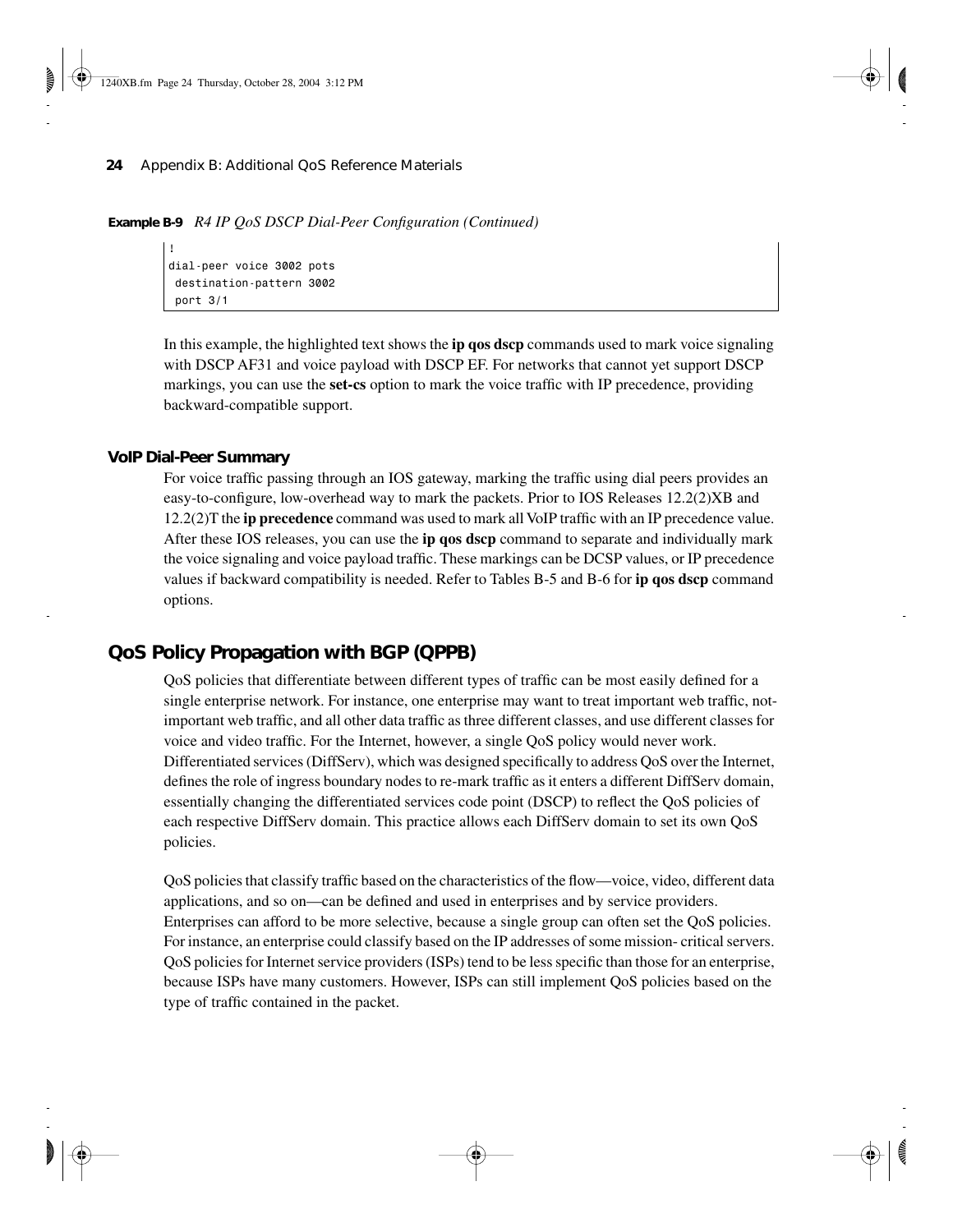ISPs may want a QoS policy just to prefer one customer's traffic over another. In Figure B-9, for instance, consider ISP 1, which has two customers. Customer 1 has agreed to pay a premium for its Internet service, in return for ISP 1 agreeing to provide better latency and delay characteristics for the traffic. Customer 2 keeps paying the same amount as always, and still gets best- effort service.

The QoS tools only need to differentiate between Customer 1 and Customer 2 traffic to support this policy. So, for packets flowing from right to left, if the source IP address is an IP address in Customer 1's network, the packet might be marked with precedence 4, for instance. Similarly, when packets flow left to right, these same tools could examine the destination IP address, and if it's part of Customer 1's network, precedence 4 could be marked. Packets to or from Customer 2 could be marked with precedence 0.

#### **Figure B-9** *QoS Policy Based on Customer—Customer 1 and Customer 2*



Class-based (CB) marking, policy-based routing (PBR), and committed access rate (CAR) could perform the necessary marking to support premium and best-effort customer services. However, each of these three tools has some negative side effects. For all three tools, that classification would require an IP ACL for matching the packets, for all packets. For an ISP with many customers, however, classifying and marking packets based on referencing ACLs for a large number of packets may induce too much overhead traffic. Suppose further that ISP 1 and ISP 2 agree to support each other's premium and best-effort customers in a similar manner. The two ISP's would have to continually exchange information about which networks are premium, and which are not, if they are using IP ACLs to classify the traffic. Additionally, when new customers are added, ISP 1 may be waiting on ISP 2 to update their QoS configuration before the desired level of service is offered to the new customer.

To overcome the two issues—the scalability of classifying based on ACLs, and the administrative problems of just listing the networks that need premium services—QPPB was created. QPPB allows marking of packets based on an IP precedence or QoS group value associated with a Border Gateway Protocol (BGP) route. For instance, the BGP route for Customer 1's network, Network A, could be given a BGP path attribute that both ISP 1 and ISP 2 agree should mean that this network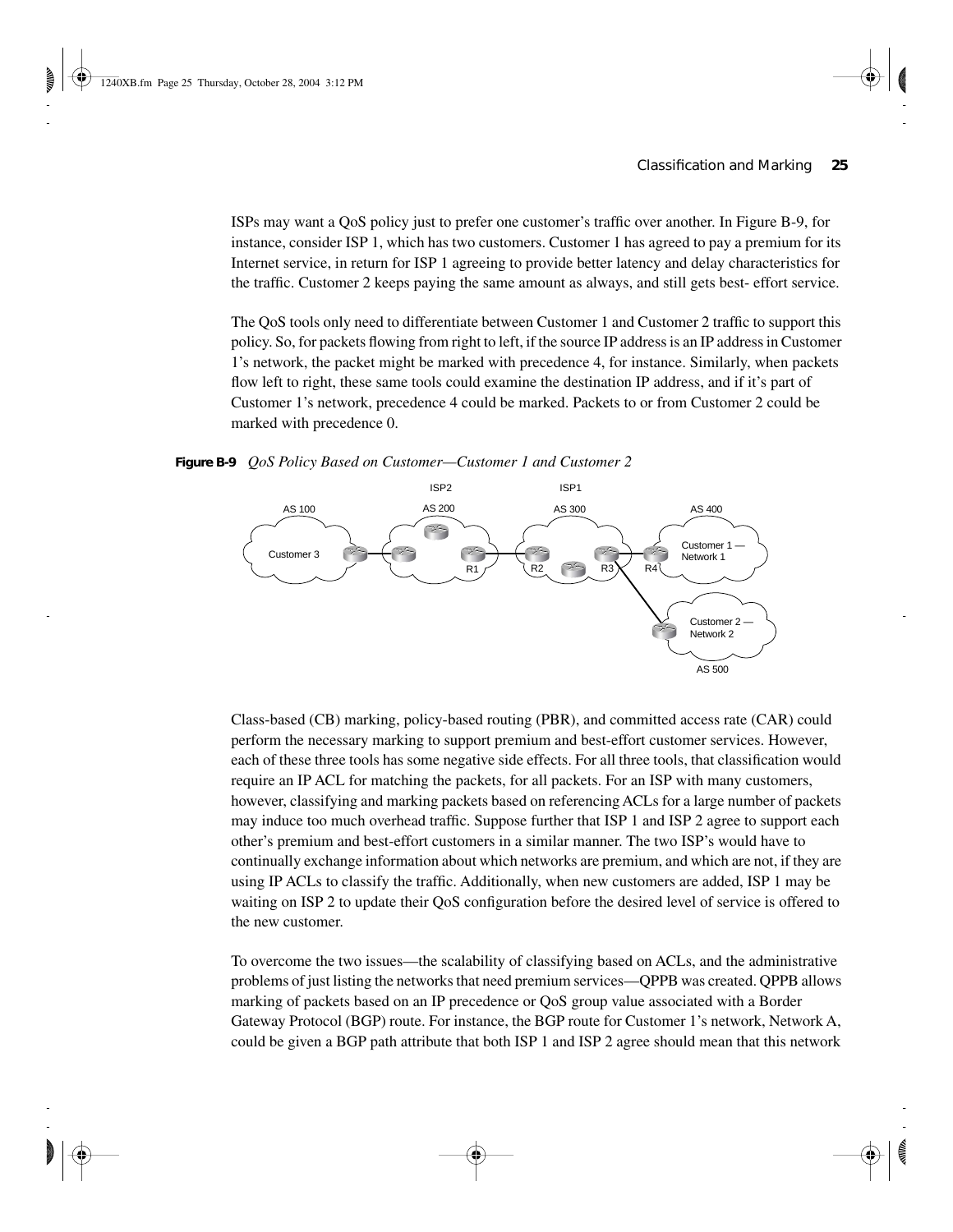receives better QoS service. Because BGP already advertises the routes, and the QoS policy is based on the networks described in the routes, QPPB marking can be done more efficiently than with the other classification and marking tools.

Figure B-10 shows the basic process in action. In this example, R3 is configured to use QPPB, although it would likely be used in several places around the network.

QPPB follows two steps: marking routes, and then marking packets based on the values marked on the routing entries. BGP routing information includes the network numbers used by the various customers, and other BGP path attributes. Because Cisco has worked hard over the years to streamline the process of table lookup in the routing table, to reduce per-packet processing for the forwarding process, QPPB can use this same efficient table-lookup process to reduce classification and marking overhead.



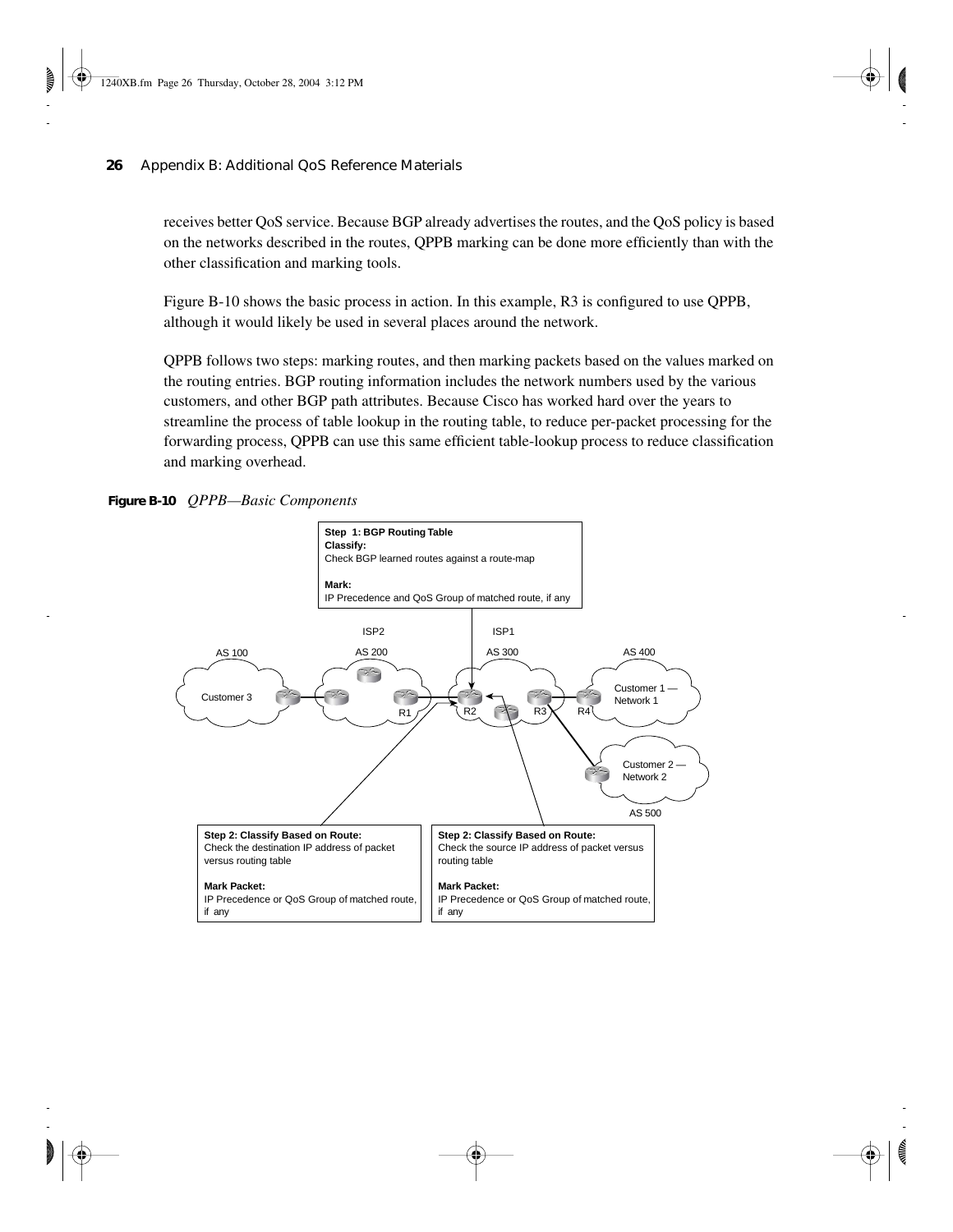For reference, Tables B-8 and B-9 summarize the QPPB configuration and exec commands, respectively.

**Table B-8** *Configuration Command Reference for QPPB*

| Command                                                                                                | <b>Mode and Function</b>                                                                                                                                |
|--------------------------------------------------------------------------------------------------------|---------------------------------------------------------------------------------------------------------------------------------------------------------|
| route-map map-tag [permit   deny]<br>[sequence-number]                                                 | Global command; creates a route map entry                                                                                                               |
| match ip address {access-list-number  <br>access-list-name} [ access-list-number]<br>access-list-name] | Route-map subcommand; used to match IP packets<br>based on parameters matchable with an IP ACL                                                          |
| match length minimum-length maximum-<br>length                                                         | Route-map subcommand; used to mach IP packets<br>based on their length                                                                                  |
| set ip precedence <i>number</i>   <i>name</i>                                                          | Route-map subcommand; sets IP precedence vale using<br>the decimal number of name.                                                                      |
| set ip qos-group group-id                                                                              | Route-map subcommand; sets a group ID in the routing<br>table for classification throughout the network.                                                |
| table-map map-name                                                                                     | BGP subcommand; used to modify values related to<br>BGP learned routes, including precedence and QoS<br>group                                           |
| ip community-list community-list-number<br>{permit   deny } community-number                           | Global command; used to create a community list,<br>which matches values in the BGP community string                                                    |
| ip as-path access-list access-list-number<br>{permit $ $ deny } as-regexp                              | Global command; used to create an autonomous system<br>(AS) path list, which matches values in the autonomous<br>system number (ASN) path BGP attribute |
| ip bgp-community new-format                                                                            | BGP subcommand; used to make IOS use the AA:NN<br>format for community values, with AA being the ASN,<br>and NN being a user-defined value              |
| bgp-policy ip-prec-map                                                                                 | Interface subcommand; enables QPPB for packets<br>entering the interface, marking IP precedence                                                         |
| bgp-policy ip-qos-map                                                                                  | Interface subcommand; enables QPPB for packets<br>entering the interface, marking QoS group                                                             |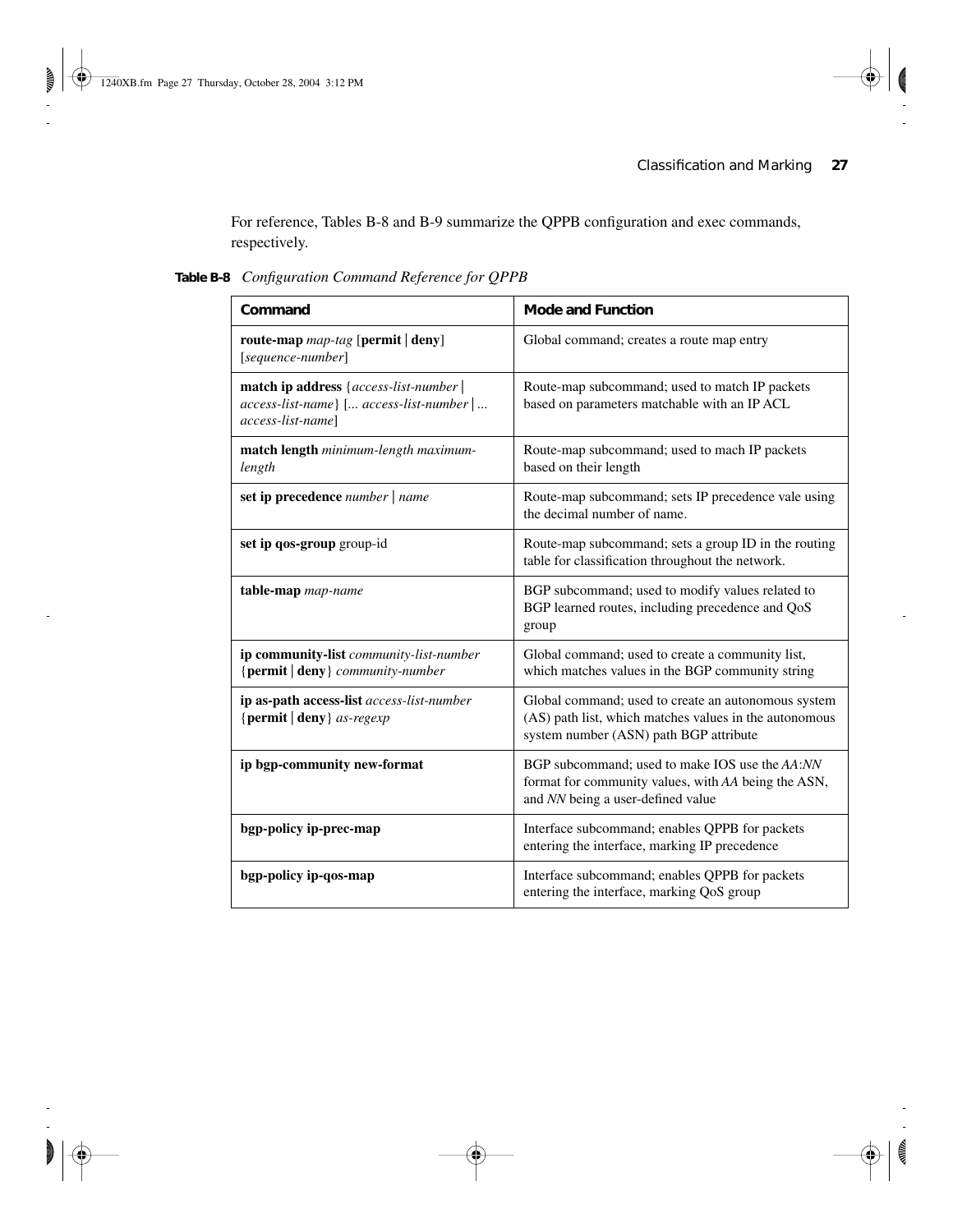**Table B-9** *EXEC Command Reference for QPPB*

| Command                                                      | <b>Function</b>                                                                                                   |
|--------------------------------------------------------------|-------------------------------------------------------------------------------------------------------------------|
| show ip bgp                                                  | Shows BGP routing table                                                                                           |
| show ip route <i>prefix</i>                                  | Shows IP routing table entries, including precedence<br>values                                                    |
| show ip bgp community-list <i>community-list</i> -<br>number | Lists configuration of the community list                                                                         |
| show ip cef network                                          | Shows the Cisco Express Forwarding (CEF) Forwarding<br>Information Base (FIB), including the marked OoS<br>values |

QPPB can be a confusing topic. The rest of this section discusses more detail about how QPPB works and how to configure it. One key to understanding QPPB, in spite of some of the detail, is to keep these two key points in mind as you read the following sections:

- QPPB classifies BGP routes based on the BGP routes' attributes, and marks BPG routes with an IP precedence or QoS group value.
- QPPB classifies packets based on the associated routing table entries, and marks the packets based on the marked values in the routing table entry.

Because QPPB involves quite a few detailed concepts and configuration, some of the true details of how QPPB works are glossed over during the initial discussions. These details are explained at the end of this section in the subsection titled "QPPB: The Hidden Details."

## **QPPB Route Marking: Step 1**

QPPB allows routers to mark packets based on information contained in the routing table. Before packets can be marked, QPPB first must somehow associate a particular marked valued with a particular route. QPPB, as the name implies, accomplishes this task using BGP. This first step can almost be considered as a separate classification and marking step by itself, because BGP routes are classified, based on information that describes the route, and marked with some QoS value.

The classification feature of QPPB can examine many of the BGP path attributes. The two most useful BGP attributes for QPPB are the autonomous system number (ASN) sequence, referred to as the autonomous system path, and the community string. The autonomous system path contains the ordered list of ASNs, representing the ASNs between a router and the autonomous system of the network described in the route. In Figure B-10, R1 receives a BGP update for Network 1, listing ASNs 300 and 400 in the autonomous system path and a BGP update for Network 2, listing ASNs 300 and 500 in the autonomous system path. QPPB can be used to mark the route to Network 1 (Customer 1) with one precedence value, while marking the route to Network 2 (Customer 2) with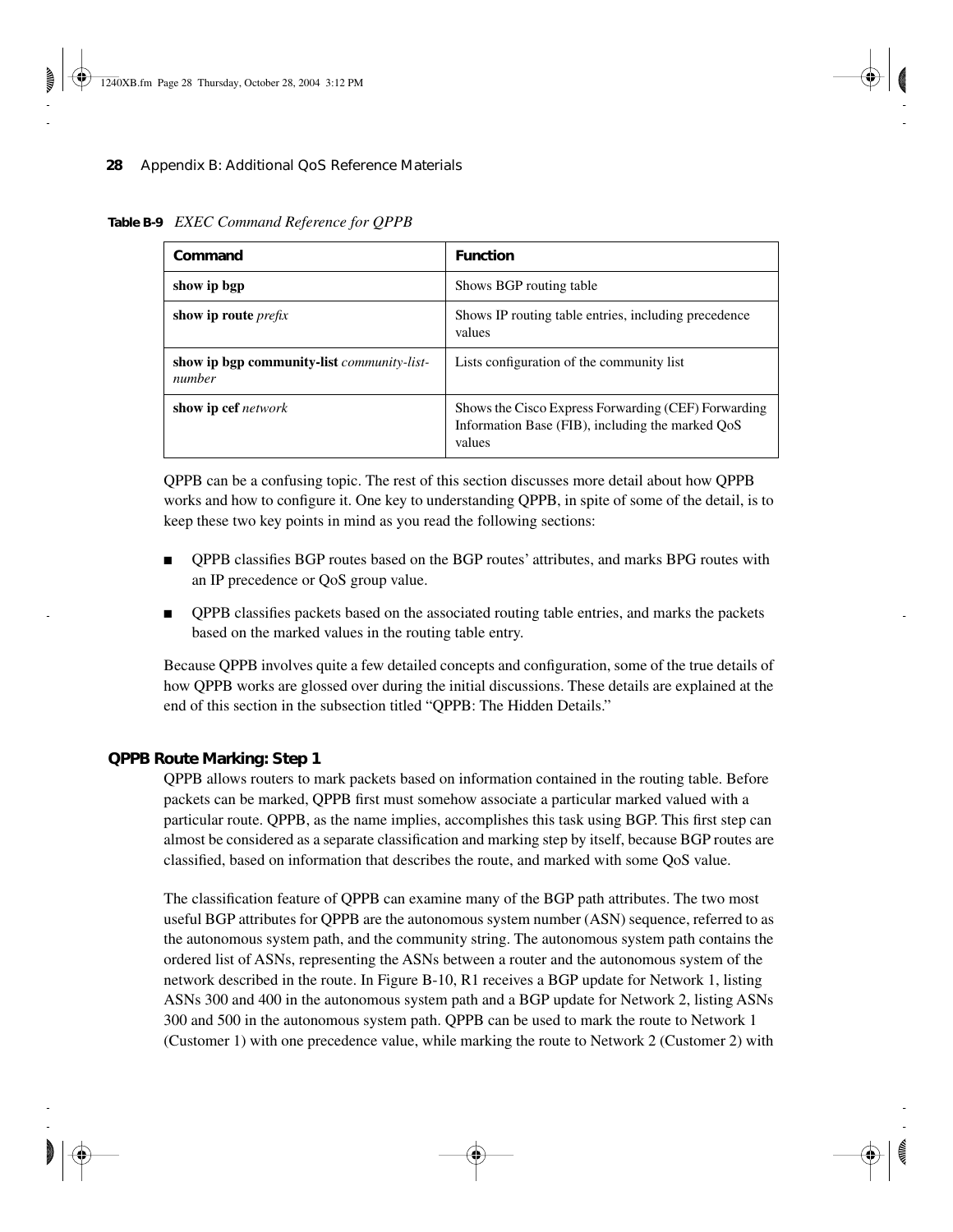another precedence value, based on the autonomous system path received for the route to each customer.

The community attribute provides a little more control than does the autonomous system path. The autonomous system path is used to avoid routing loops, and the contents of the autonomous system path changes when aggregate routes are formed. The community attribute, however, allows the engineer to essentially mark any valid value. For instance, R3 could set the community attribute to 10:200 for the route to Network 1, and advertise that route toward the left side of the network diagram. Other routers could then use QPPB to classify based on the community attribute of 10:200, and assign the appropriate precedence value to the route to Network 1. QPPB configuration would essentially create logic as follows: "If the community attribute contains 10:200, mark the route with precedence 4."

Example B-10 lists the QPPB configuration just for marking the route based on the autonomous system number. With this configuration, no packets are marked, because the QPPB configuration is not complete. (The complete configuration appears in the next section.) QPPB is a two- step process, and Example B-1 just shows the configuration for the first step.

**Example B-10** *QPPB Route Marking with BGP Table Map: R2*

```
router bgp 300
 table-map mark-prec4-as400
!
route-map mark-prec4-as400 10
 match as-path 1
 set ip precedence 4
!
route-map mark-prec4-as400 20
 set ip precedence 0
!
ip as-path access-list 1 permit 400
```
This example shows R2's configuration for QPPB. (Note that the entire BGP configuration is not shown, just the configuration pertinent to QPPB.) The **table-map** BGP router subcommand tells IOS that, before adding BGP routes to the routing table, it should examine a route map called markprec4-as400. Based on the **match** and **set** commands in the route map, when BGP adds routes to the routing table, it also associates either precedence 4 or precedence 0 with each route.

The route map has two clauses—one that matches routes that have autonomous system 400 anywhere in the autonomous system path sequence attribute, and a second clause that matches all routes. Clause 10 matches ASN 400 by referring to autonomous system path ACL 1, which matches any autonomous system path containing ASN 400, and sets the precedence to 4 for those routes. Clause 20 matches all packets, because no specific **match** command is configured, and sets the precedence to 0.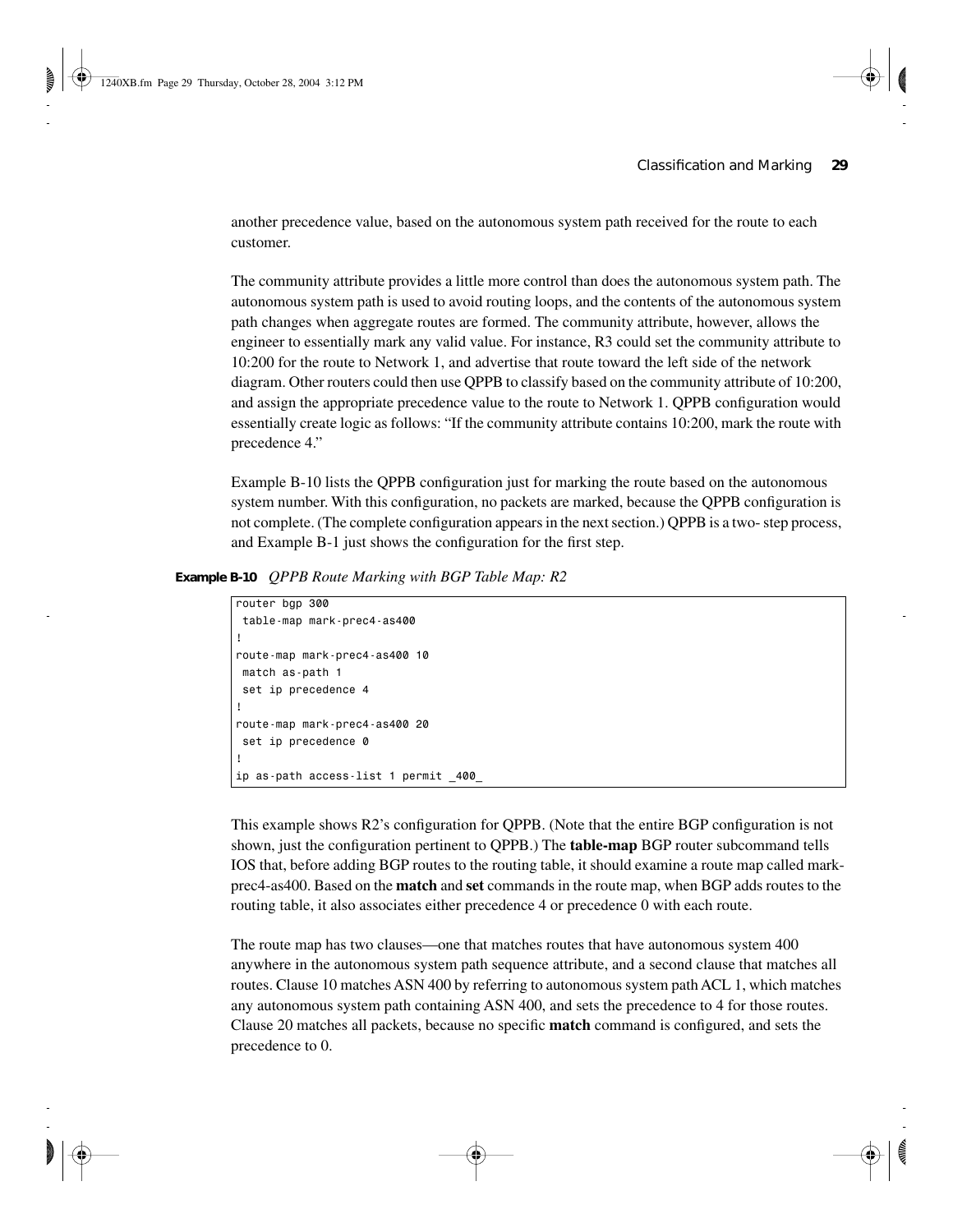## **QPPB Per-Packet Marking: Step 2**

After QPPB has marked routes with IP precedence or QoS group values, the packet marking part must be performed. After the packets have been marked, traditional QoS tools can be used to perform queuing, congestion avoidance, policing, and so on, based on the marked value.

QPPB's packet-marking logic flows as follows:

- **1.** Process packets entering an interface.
- **2.** Match the destination or source IP address of the packet to the routing table.
- **3.** Mark the packet with the precedence or QoS group value shown in the routing table entry.

The three-step logic for QPPB packet marking follows the same general flow as the other classification and marking tools; in this case, however, the classification options, and the marking options, are quite limited. QPPB packet classification is based on the routing table entry that matches the packet, and QPPB packet marking just marks the packet with the same value found marked in the route.

Figure B-11 shows with the same network, but with the marking logic on R2 shown.





QPPB allows for marking of packets that have been sent to Customer 1, and for marking packets that have been sent by Customer 1. For packets entering R2's S0 interface, for instance, the packet is going toward Customer 1, so the destination IP address is in Network 1. Therefore, the QPPB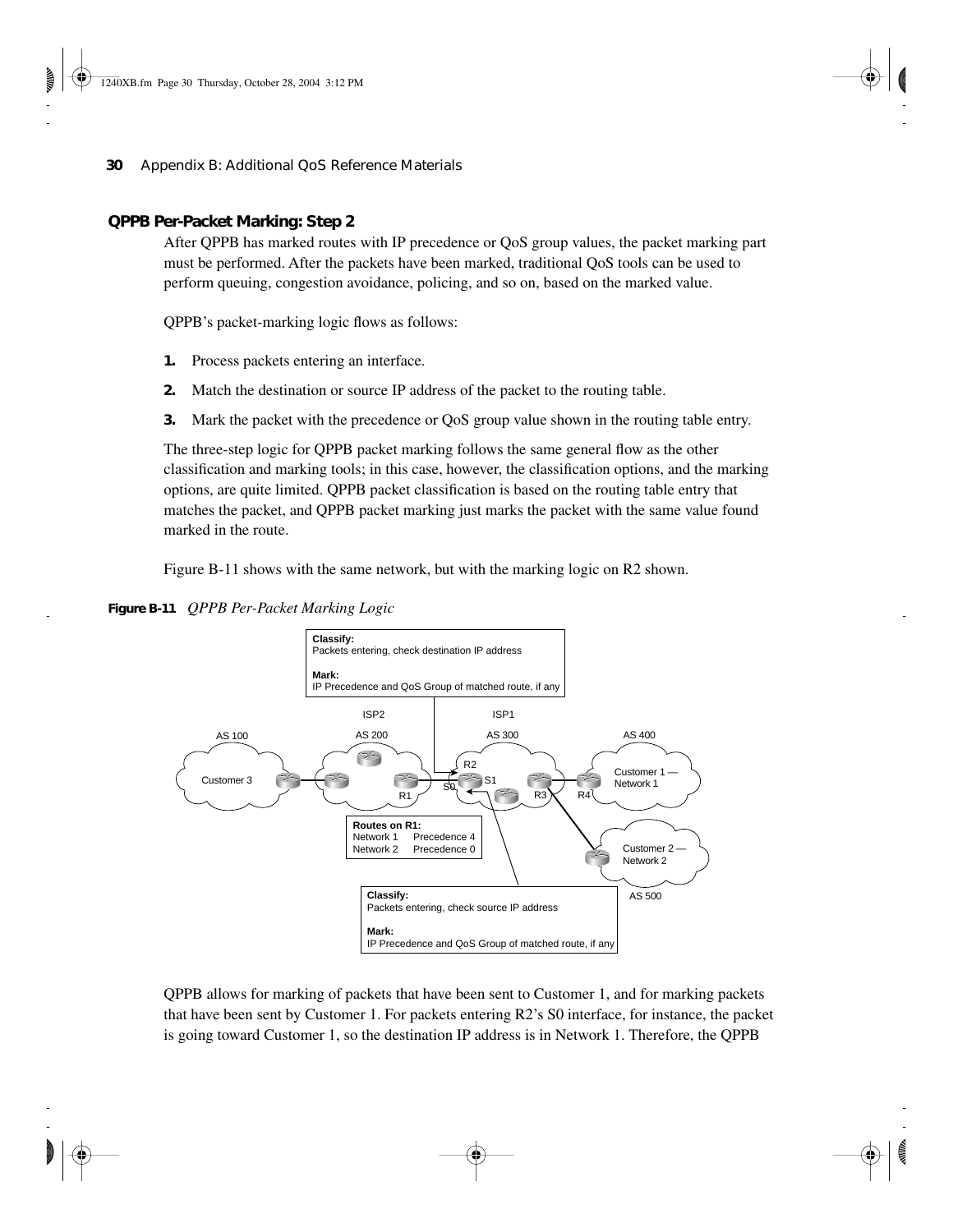logic on R2's S0 should compare the packet's destination IP address to the routing table; if the appropriate QoS field has been set in the route, the packet is marked with the same value. That takes care of packets passing through R3 that are headed to Customer 1.

For packets that Customer 1 has sent, going from right to left in the figure, QPPB on R2 can still mark the packets. These packets typically enter R2's S1 interface, however, and the packets have a *source* IP addresses in Network 1. To associate these packets with Network 1, QPPB examines the routing table entry that matches the packet's source IP address. This match of the routing table is not used for packet forwarding; it is used only for finding the precedence or the QoS group value to set on the packet. In fact, the table lookup for destination addresses does not replace the normal table lookup for forwarding the packet, either. Because the routing table entry for Network 1 has IP precedence set to 4, QPPB marks these packets with precedence 4.

Example B-11 shows the completed configuration on R2, with the additional configuration for perpacket marking highlighted.

**Example B-11** *QPPB: Completed Example on R2*

```
ip cef
!
Router bgp 300
 table-map mark-prec4-as400
!
route-map mark-prec4-as400 10
 match as-path 1
  set ip precedence 4
!
route-map mark-prec4-as400 20
  set ip precedence 0
!
ip as-path access-list 1 permit _400_ 
!
interface Serial0
  bgp-policy destination ip-prec-map
!
interface serial1
  bgp-policy source ip-prec-map
```
The **bgp-policy** interface subcommand enables QPPB for packets entering the interface. The **destination** or **source** keyword identifies whether QPPB should perform table lookup on the packets' destination or source addresses, respectively. On S0, the **destination** keyword is used, because the packets entering S0 presumably are going toward Customer 1. Conversely, on S1 the **source** keyword is used, because the packets entering S1 presumably were sent by Customer 1. Finally, the **ip-prec-map** keyword implies that the precedence should be set based on the routing table entry, and not the QoS group.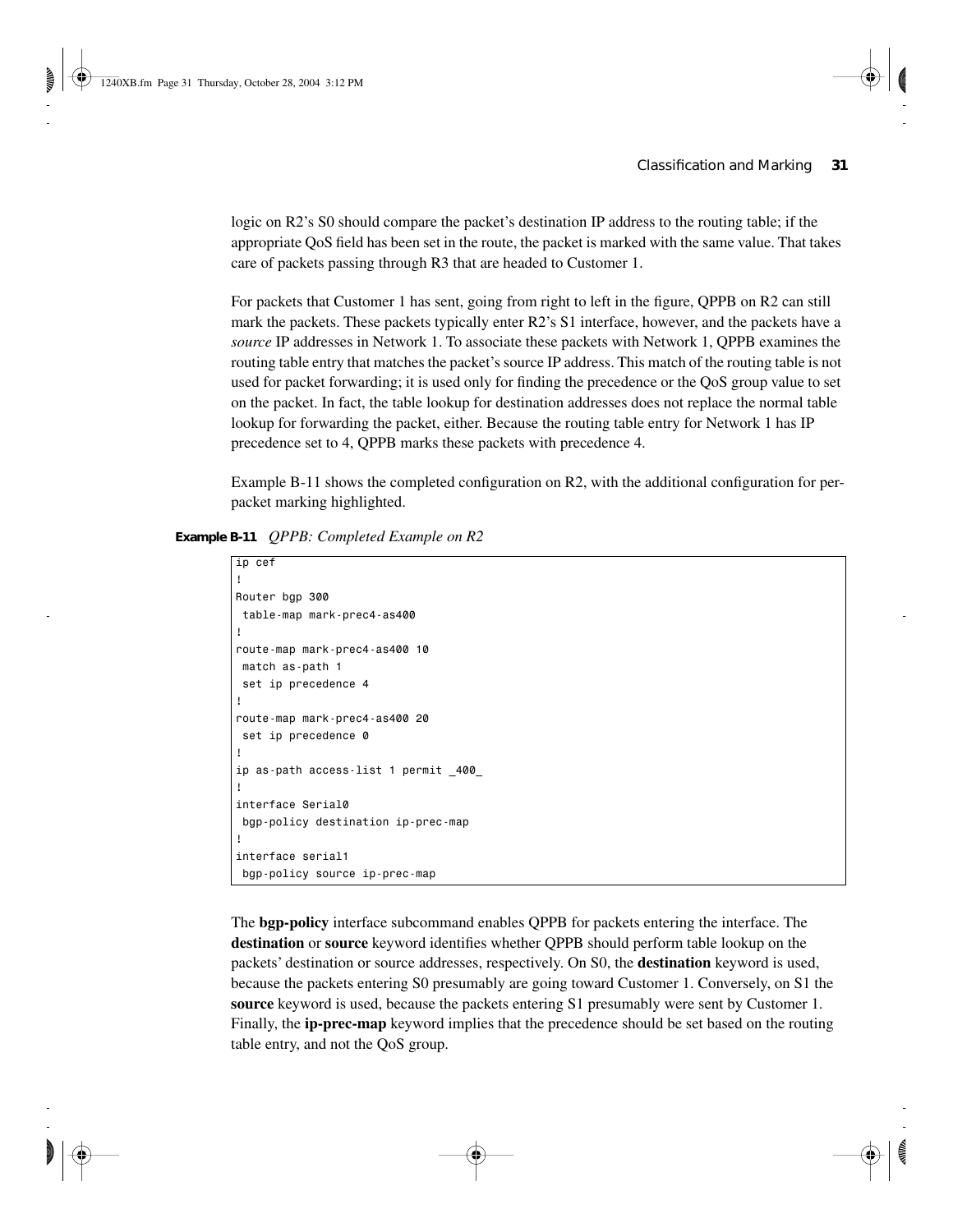#### **QPPB Sample Configuration**

QPPB can classify based on both the autonomous system path and the community string. BGP considers the autonomous system path as a well-known mandatory path attribute; therefore, in the earlier examples, R3 could just examine the autonomous system path. Conversely, BGP considers the community string to be an optional transitive attribute—which means that the community string does not have to be set, and is not set without some additional configuration causing it to be set.

Example B-12 shows the same network, with the same goal of giving Customer 1 premium service. In this example, however, the BGP community attribute is used. The community attribute is set by R3, for routes received from Customer 1 via BGP. With the community attribute set, other routers can use it for classifying the BGP routes and marking the routes with precedence 4. The example shows R3's QPPB configuration. Example B-12 lists the configuration on R3, and Example B-13 lists the configuration on R2.

**Example B-12** *QPPB Sample Based on BGP Community: R3 Configuration*

```
router bgp 300
 neighbor 192.168.1.1 remote-as 400
 neighbor 192.168.1.1 route-map set-comm in
 neighbor 192.168.2.2 remote-as 300
 neighbor 192.168.2.2 send-community
!
route-map set-comm permit 10
 set community 4:50
```
**Example B-13** *QPPB Sample Based on BGP Community: R2 Configuration*

```
ip cef
!
router bgp 300
 table-map mark-prec4-comm
!
route-map mark-prec4-comm permit 10
 match community 1
 set ip precedence 4
!
route-map mark-prec4-comm permit 20
 set ip precedence 0
!
ip community-list 1 permit 4:50
!
interface Serial0
 bgp-policy destination ip-prec-map
!
interface serial1
 bgp-policy source ip-prec-map
```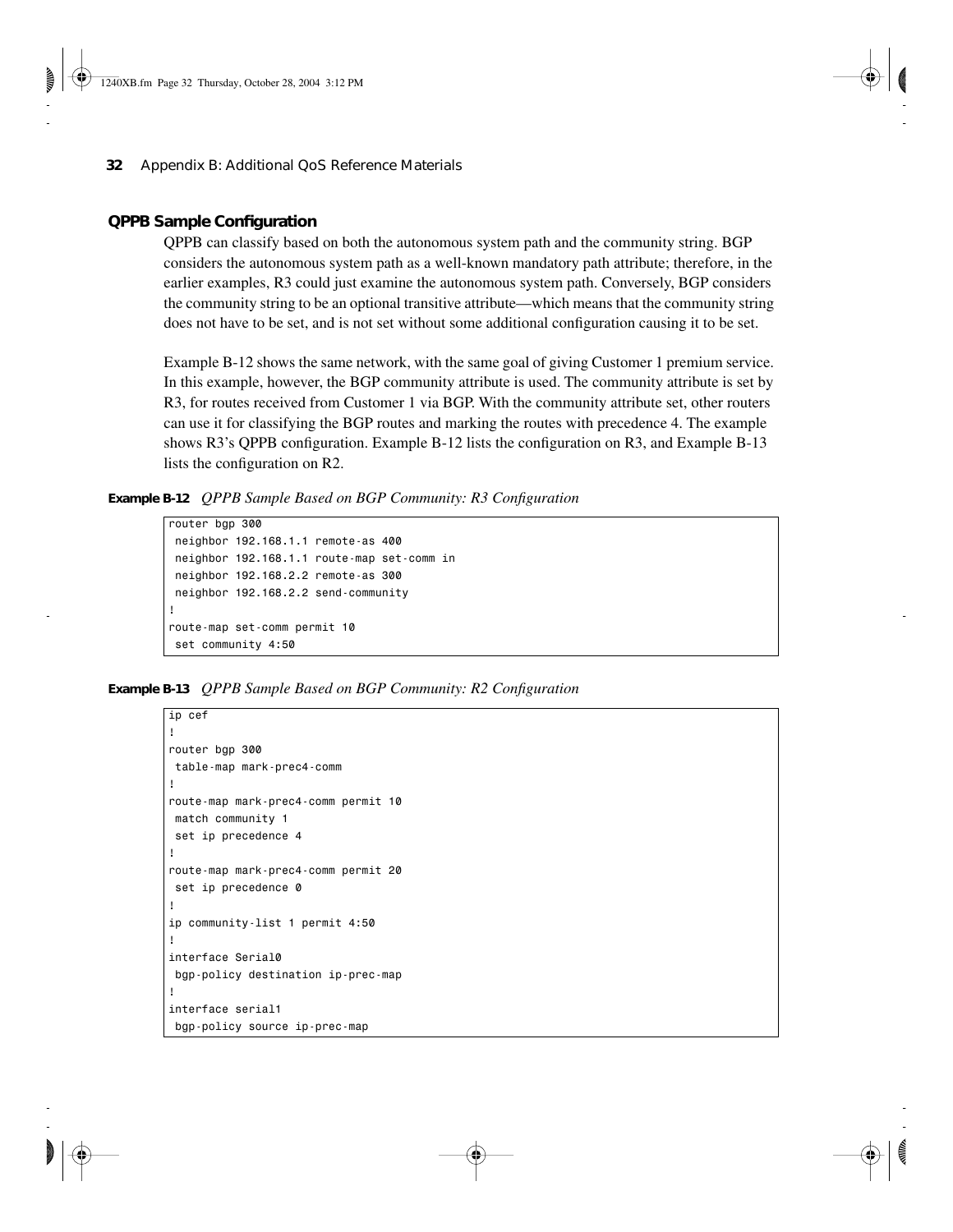In Example B-12, R3 has just set the community string to 4:50 for BGP routes learned from neighbor 192.168.1.1, which is a router at Customer 1. To set the community, BGP uses **route- map set-comm** based on the **neighbor 192.168.1.1 route-map set-comm in** command. This route map contains 1 clause, which matches all routes because there is no **match** command in clause 10, and sets the community string to 4:50. IOS BGP does not forward the community attribute by default, so the **neighbor 192.168.2.2 send-community** command is needed to make R3 send the community string to R2, whose BGP ID is 192.168.2.2. So, R3 has set all incoming routes from R4 with community 4:50, and includes the community attribute in the updates sent to R2.

Example B-13 shows the configuration for QPPB on R2. The configuration is similar to Example B-11, with the highlighted sections pointing out the added or changed configuration. The **tablemap** BGP router subcommand still directs BGP to mark the routes with precedence 4, but this time using a new route map, mark-prec4-comm. This route map uses two clauses. The first clause, clause 10, matches the community set by R3 by referring to IP community list 1 using the **match community 1** command. The community list, created in the single global command **ip communitylist 1 permit 4:50**, just matches all BGP routes whose community string contains 4:50. Route map mark-prec4-comm sets IP precedence 4 for BGP routes that match the community sting. The second route map clause, clause 20, matches all routes because no explicit **match** statement is configured, and sets the IP precedence to 0 for these routes.

The packet-marking function, as opposed to the route-marking function, is enabled by the **bgppolicy interface** subcommands, which are exactly the same as shown earlier in Example B-6.

#### **QPPB: The Hidden Details**

As mentioned earlier, QPPB confuses most people the first time they learn about it. Therefore, you should understand a bit more about it. The first aspect of QPPB you should understand pertains to what BGP updates contain in support of QPPB, and the second aspect of QPPB you should understand is what really happens when QPPB marks a route.

First, BGP updates do *not* include the IP precedence or QoS group value inside the BGP update. QPPB reacts to the information in a normal BGP update to perform QoS marking of BGP routes, and then in turn performs packet marking based on the marked routes. In other words, BGP RFCs did not add any specification for adding a QoS marking field to the information inside the update. Therefore, to mark based on BGP routes, QPPB uses preexisting fields in the BGP update, such as the autonomous system path and the community attribute. In fact, the BGP-4 RFCs added the community attribute to provide a flexible field for marking BGP routes for future unforeseen purposes, such as QPPB. Figure B-12 depicts the general idea: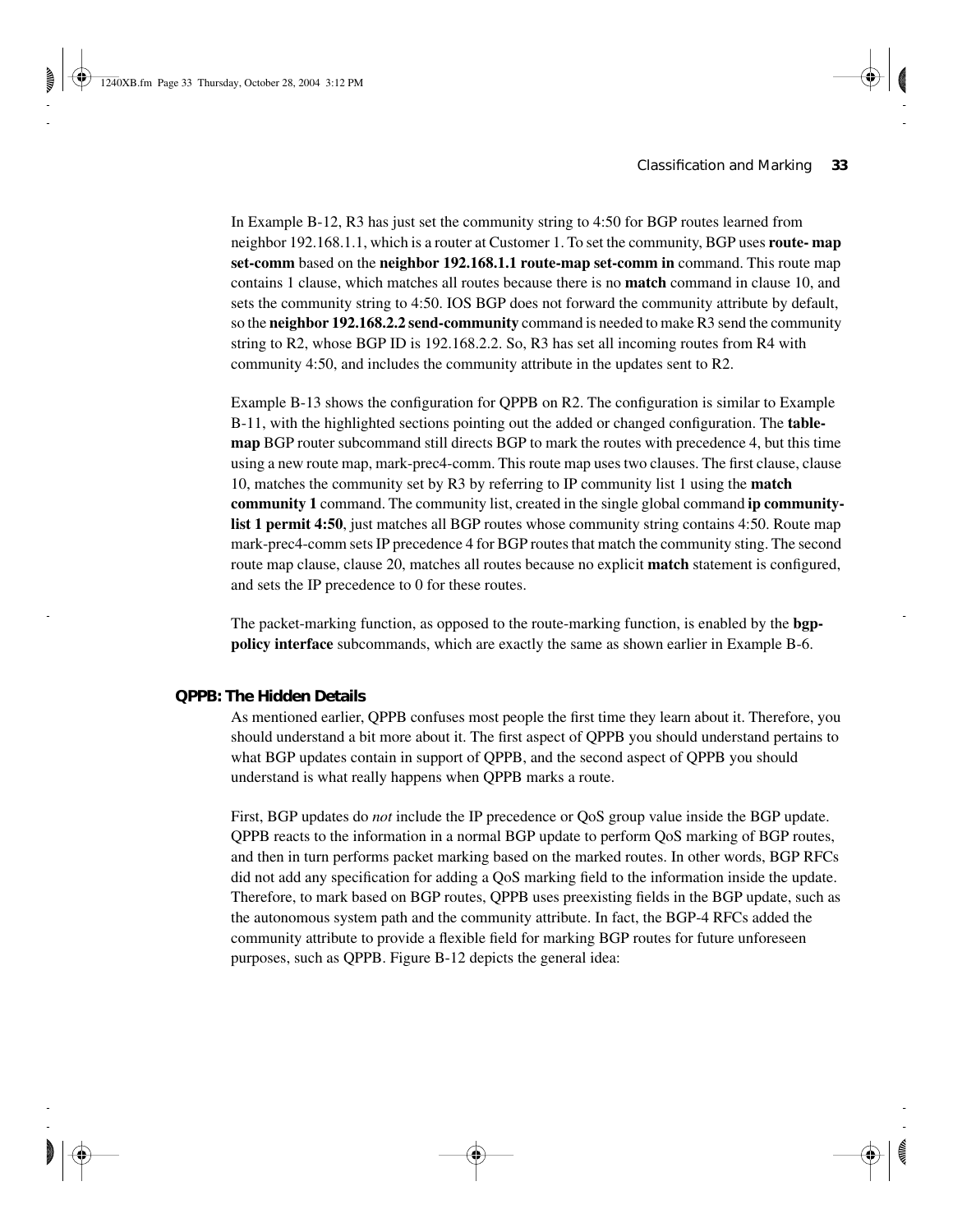



When marking IP precedence in packets, QPPB marks the same field already covered in depth in this chapter—the first 3 bits of the ToS byte. When QPPB marks the QoS group, it actually marks a header that is added to the packet when passing through a 7500, GSR, or ESR series router. However, QPPB must mark the route first, and then mark the packet based on the route that matches the source or destination IP address in the packet. To understand what mark the route really means, you must take at least a cursory look at Cisco Express Forwarding (CEF).

IOS provides several different processing paths in software for forwarding packets. Process switching is one of those paths, and is the most processor-intensive path. Fast switching is another switching path still in use today. CEF is yet another switching or forwarding path, and CEF has been designed to be very efficient. Other switching paths have also been added over the years, some specific to particular hardware models. The one thing all these optimized forwarding paths have in common is that they optimize for the forwarding process by streamlining two functions: the process of matching the correct route in the routing table, and the process of building and adding the new data-link header to the packet.

CEF optimizes forwarding by creating a new table that includes entries for the routes in the routing table. This table is called the *Forwarding Information Base* (FIB). The FIB optimizes the process of locating a route by performing a table lookup in the FIB rather than the less- efficient table lookup of the routing table. In other words, CEF switching crunches the routing table into the FIB, and then uses the FIB to make the forwarding decisions. (This in itself is somewhat of an oversimplification of CEF; for more detail, refer to Vijay Bollapragada's *Inside Cisco IOS Software Architecture* [Cisco Press, 2000].)